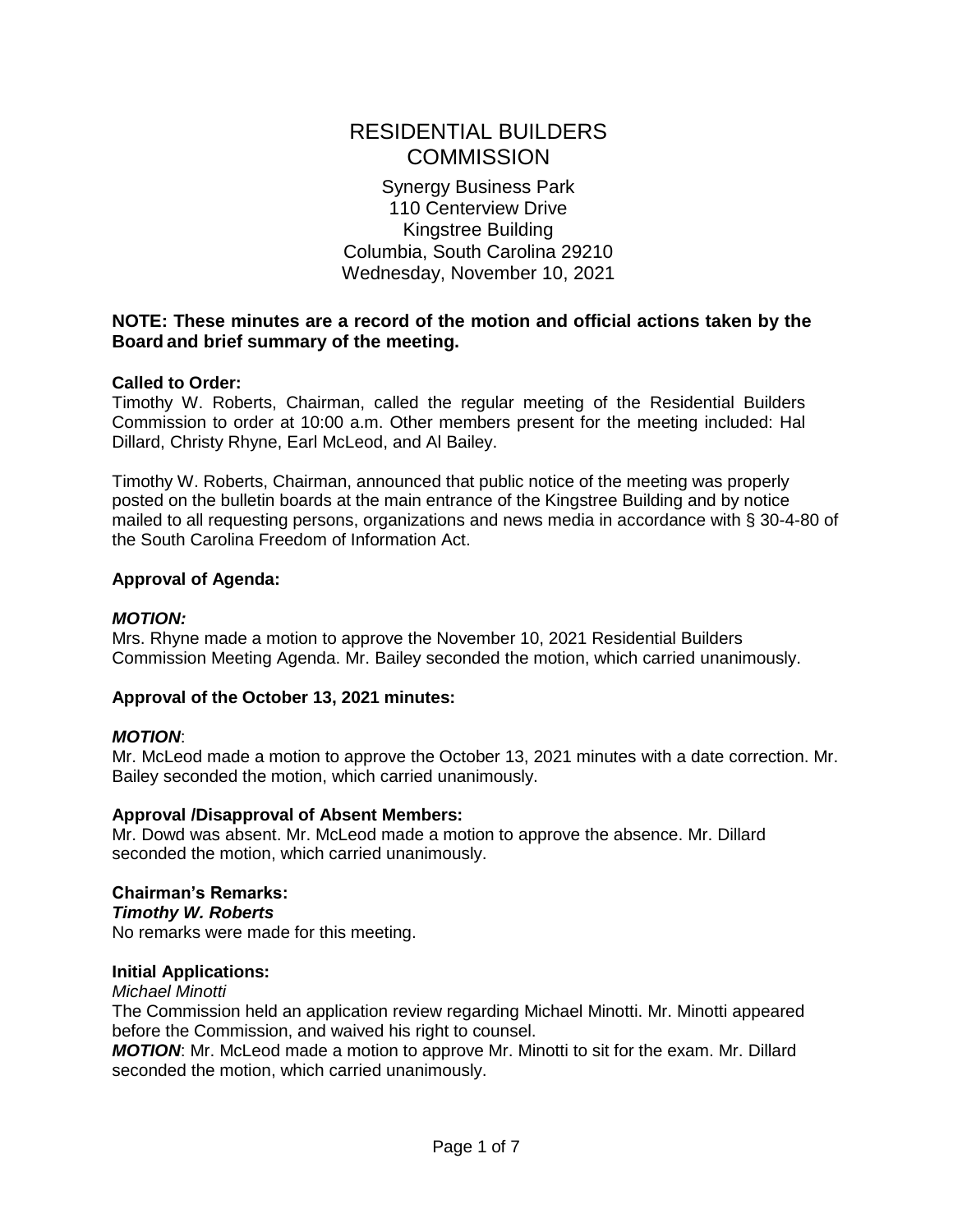## *Joshua Tamburrino*

The Commission held an application review regarding Joshua Tamburrino. Mr. Tamburrino appeared before the Commission and waived his right to counsel.

#### *MOTION*:

Mr. Bailey made a motion to approve Mr. Taburrino to sit for the exam. Mr. McLeod seconded the motion, which carried unanimously.

## *Cyro Freitas*

The Commission held an application review regarding Cyro Freitas. Mr. Freitas appeared before the Commission and waived his right to counsel.

#### *MOTION*:

Mr. Bailey made a motion to allow Mr. Freitas to sit for the exam. Mr. Dillard seconded the motion, which carried unanimously.

#### *Anthony Sanders*

The Commission held an application review regarding Anthony Sanders. Mr. Sanders appeared before the Commission and waived his right to counsel.

#### *MOTION*:

Mr. McLeod made a motion to allow Mr. Sanders to sit for the exam subject to certain conditions but subsequently withdrew the motion. Mr. Bailey made a motion to deny Mr. Sanders to sit for the exam. Mr. Dillard seconded the motion, which carried unanimously.

#### *Cameron Smith*

The Commission held an application review regarding Cameron Smith's request to waive the Residential Home Inspector Examination. Mr. Smith appeared before the Commission and waived his right to counsel.

## **Executive Session**

## *MOTION:*

Mrs. Rhyne made a motion to go into Executive Session for legal advice. Mr. Dillard seconded the motion, which carried unanimously.

# **Return from Executive Session**

## *MOTION:*

Mr. Dillard made a motion to return from Executive Session. Mrs. Rhyne seconded the motion, which carried unanimously.

#### *MOTION*:

Mr. McLeod made a motion to deny Mr. Smith a waiver from the Examination. Mrs. Rhyne seconded the motion, which carried unanimously.

#### *Adrian Gowens*

The Commission held an application review regarding Adrian Gowens. Mr. Gowens appeared before the Commission and waived his right to counsel.

## *MOTION*:

Mr. Bailey made a motion to allow Mr. Gowens to sit for the exam. Mr. McLeod seconded the motion, which carried unanimously.

#### *Carol Raborn*

Ms. Raborn cancelled her appearance prior to the meeting. The Commission did not take any action.

*Eric Stocker*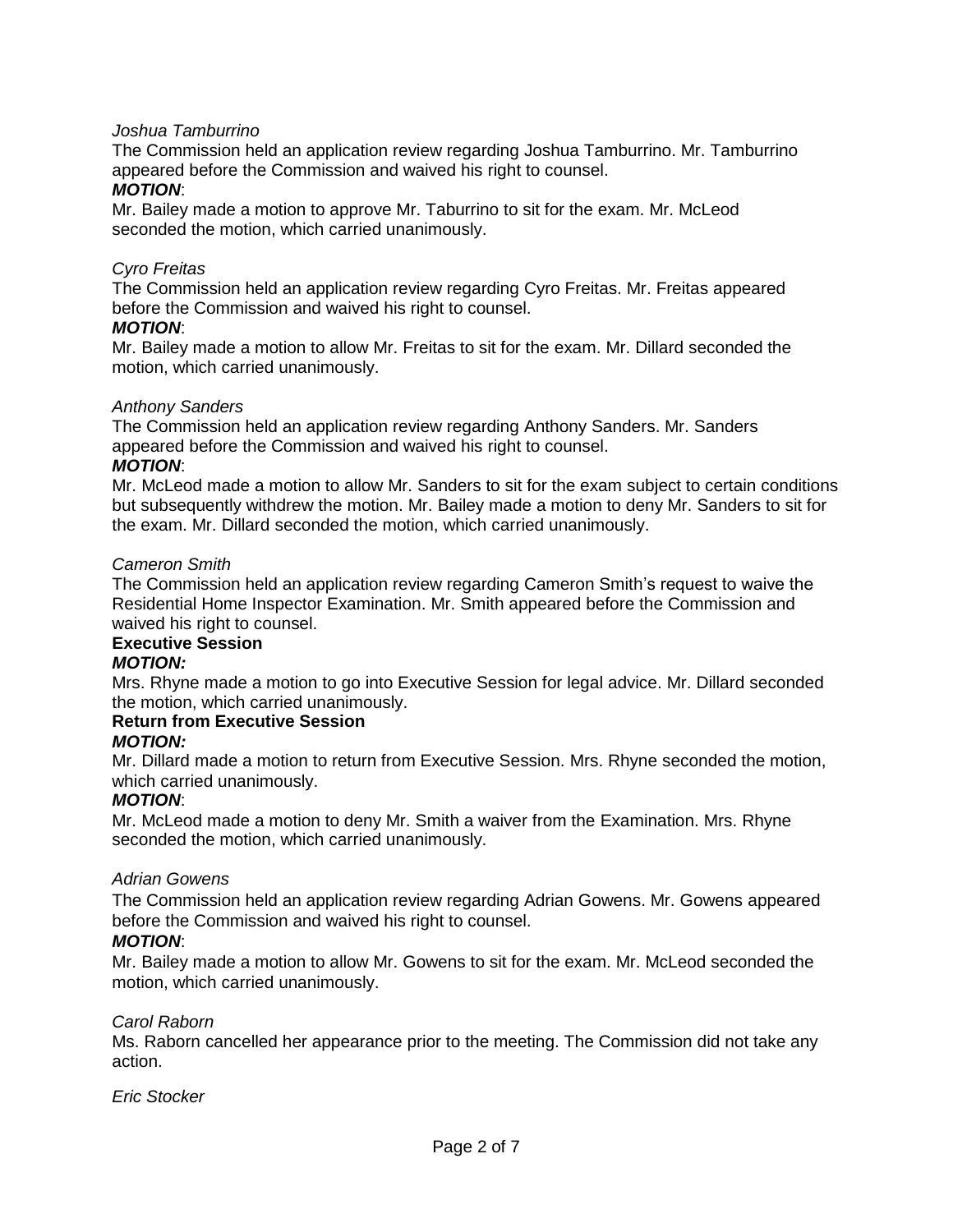The Commission held an application renewal review regarding Eric Stocker. Mr. Stocker appeared before the Commission and waived his right to counsel.

## *MOTION*:

Mr. Bailey made a motion to allow Mr. Stocker to renew his license. Mr. McLeod seconded the motion, which carried unanimously.

## *Dan King Plumbing Heating & Air*

The Commission held an application renewal review regarding Dan King Plumbing Heating & Air. Mr. King appeared as a representative of Dan King Plumbing Heating & Air before the Commission and waived his right to counsel.

## *MOTION*:

Mr. Bailey made a motion to allow Mr. King to renew his license. Mr. McLeod seconded the motion, which carried unanimously.

## *Kevin Keller*

The Commission held an application review regarding Kevin Keller. Mr. Keller appeared before the Commission and waived his right to counsel.

## *MOTION*:

Mr. Dillard made a motion to allow Mr. Keller to sit for the exam. Mr. McLeod seconded the motion, which carried unanimously.

## *Dakota Dyer*

The Commission held an application review regarding Dakota Dyer. Mr. Dyer appeared before the Commission and waived his right to counsel.

## *MOTION*:

Mr. McLeod made a motion to allow Mr. Dyer to sit for the exam. Mrs. Rhyne seconded the motion, which carried unanimously.

## *Craig Dennis*

The Commission held an application review regarding Craig Dennis. Mr. Dennis appeared before the Commission and waived his right to counsel.

## *MOTION*:

Mr. Dillard made a motion to allow Mr. Dennis to sit for the exam. Mr. McLeod seconded the motion, which carried unanimously.

## *Alphonso Conyers*

The Commission held an application review regarding Alphonso Conyers. Mr. Conyers appeared before the Commission and waived his right to counsel. *MOTION*:

Mr. McLeod made a motion to allow Mr. Conyers to sit for the exam. Mr. Dillard seconded the motion, which did not carry unanimously. Mr. McLeod, Mrs. Rhyne, and Mr. Roberts approved. Mr. Bailey and Mr. Dillard opposed.

## *Steve McKoy*

The Commission held an application review regarding Steve McKoy. Mr. McKoy appeared before the Commission and waived his right to counsel.

## *MOTION*:

Mr. Dillard made a motion to allow Mr. McKoy to sit for the exam. Mrs. Rhyne seconded the motion, which carried unanimously.

## *Adrian Moldovan*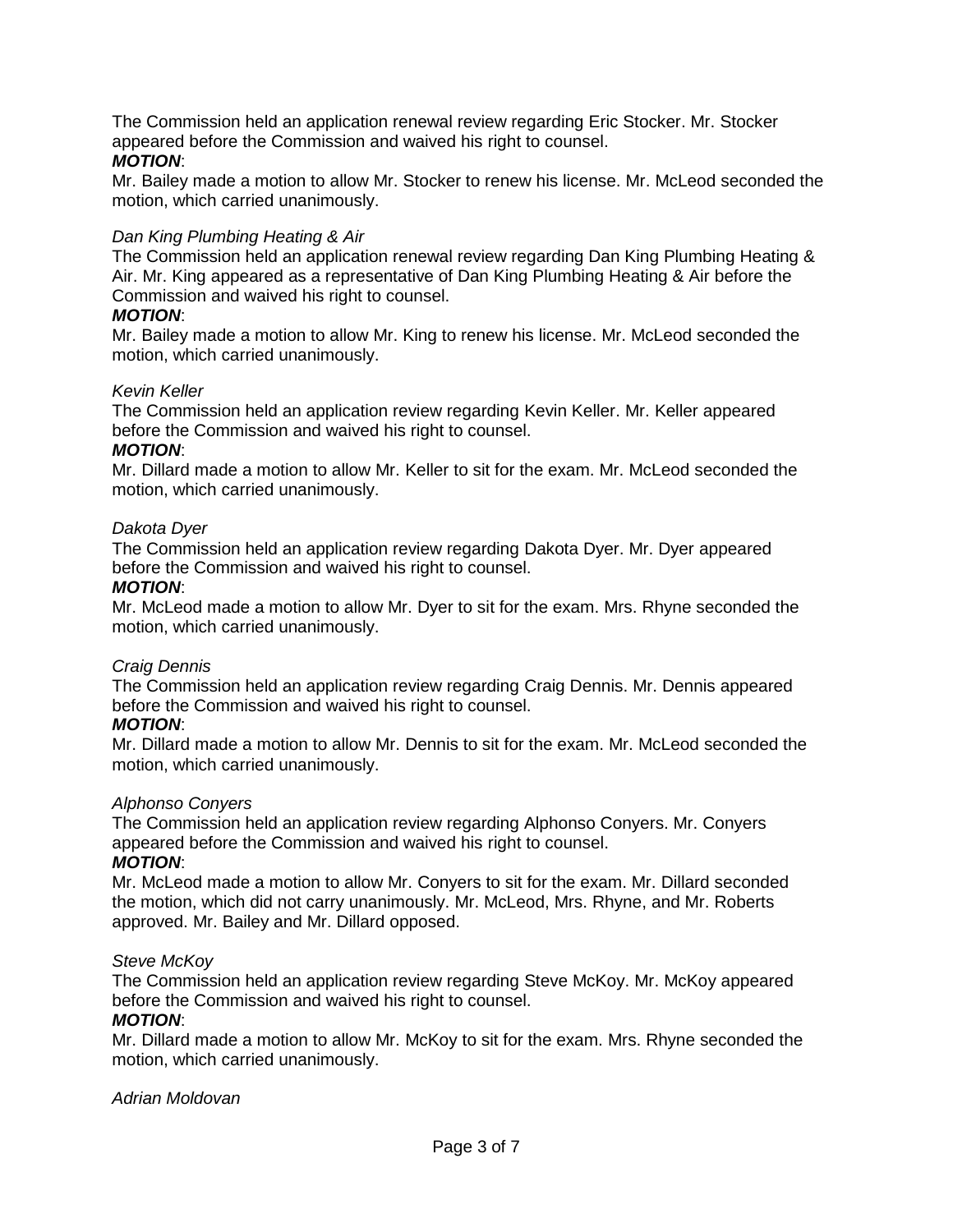The Commission held an application review regarding Adrian Moldovan. Mr. Moldovan appeared before the Commission and waived his right to counsel.

## *MOTION*:

Mr. McLeod made a motion to allow Mr. Moldovan to sit for the exam. Mr. Bailey seconded the motion, which carried unanimously.

## *Jerry Ferguson*

The Commission held an application review regarding Jerry Ferguson. Mr. Ferguson appeared before the Commission and waived his right to counsel.

## *MOTION*:

Mr. Bailey made a motion to allow Mr. Ferguson to sit for the exam. Mrs. Rhyne seconded the motion, which carried unanimously.

## *Adel Nasr*

The Commission held an application review regarding Adel Nasr. Mr. Nasr appeared before the Commission and waived his right to counsel.

## *MOTION*:

Mr. Dillard made a motion to deny Mr. Nasr to sit for the exam due to lack of experience. Ms. Rhyne seconded the motion, which carried unanimously.

## *Ronnie Jackson*

The Commission held an application review regarding Ronnie Jackson. Mr. Jackson appeared before the Commission and waived his right to counsel.

## *MOTION*:

Mr. Bailey made a motion to approve Mr. Jackson to sit for the exam. Mr. Dillard seconded the motion, which did not carry unanimously. Mr. McLeod opposed.

## *Justin Mysock*

The Commission held an application review regarding Justin Mysock. Mr. Mysock appeared before the Commission and waived his right to counsel.

## *MOTION*:

Mr. Dillard made a motion to approve Mr. Mysock to sit for the exam. Mr. McLeod seconded the motion, which carried unanimously.

## *Patrick Coyle*

The Commission held an application review regarding Patrick Coyle. Mr. Coyle appeared before the Commission and waived his right to counsel.

## *MOTION*:

Mr. McLeod made a motion to approve Mr. Coyle to sit for the exam. Mrs. Rhyne seconded the motion, which carried unanimously.

## *Thomas Chandlee*

Mr. Chandlee rescheduled his appearance. The Commission did not take any action.

## *Jameek Williams*

Mr. Williams did not appear. The Commission did not take any action.

## *Jestin Hatter*

The Commission held an application review regarding Jestin Hatter. Mr. Hatter appeared before the Commission and waived his right to counsel. *MOTION*: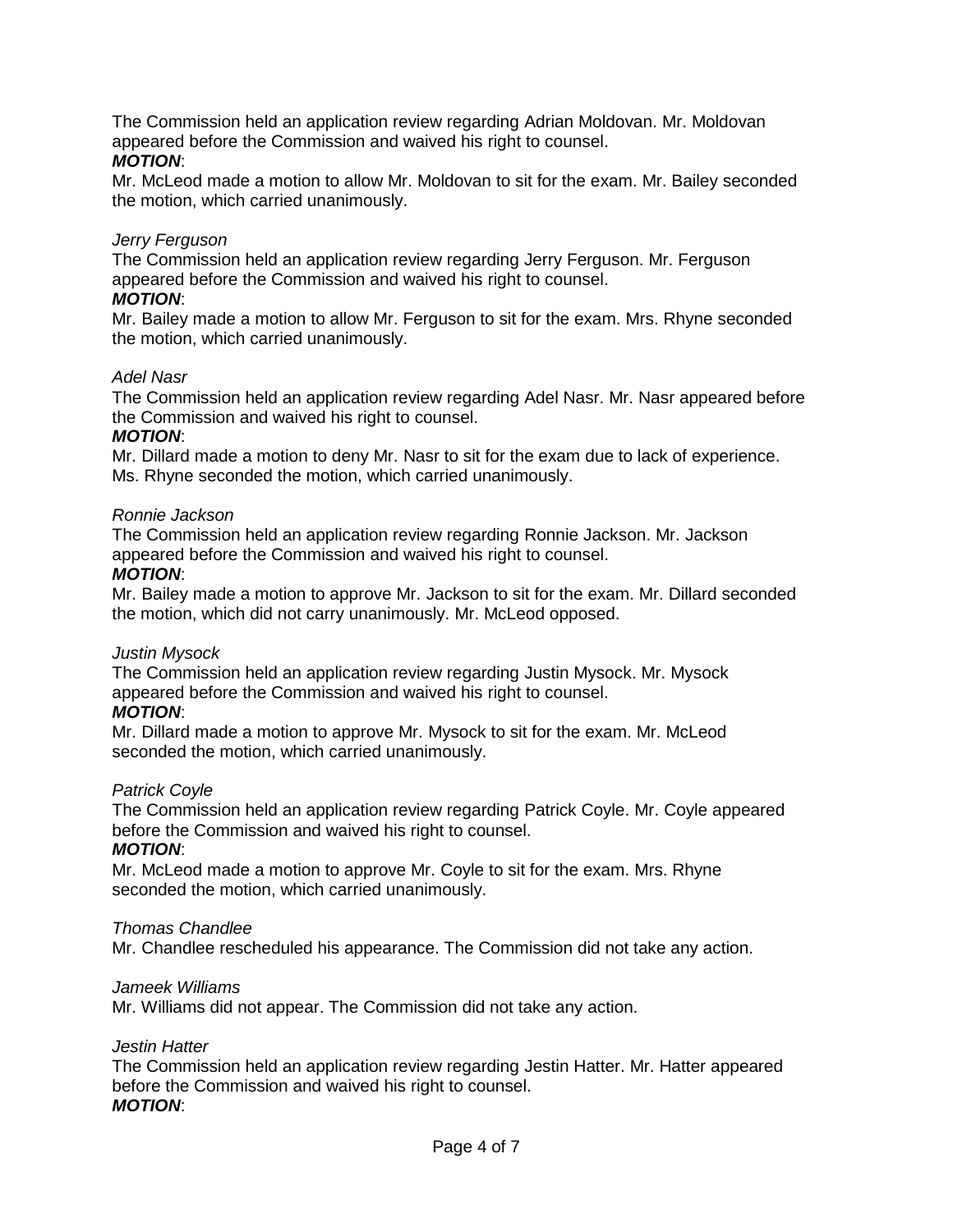Mr. Bailey made a motion to allow Mr. Hatter his residential specialty registration. Mrs. Rhyne seconded the motion, which did not carry unanimously. Mr. McLeod opposed.

## *Roy Tillotson*

The Commission held an application review regarding Roy Tillotson's request to be given a fourth opportunity to take the Business Management & Law Section of the Residential Plumber exam within a twelve-month period. Mr. Tillotson appeared before the Commission and waived his right to counsel.

# **Executive Session**

## *MOTION:*

Mrs. Rhyne made a motion to go into Executive Session for legal advice. Mr. Dillard seconded the motion, which carried unanimously.

#### **Return from Executive Session** *MOTION:*

Mrs. Rhyne made a motion to return from Executive Session. Mr. Dillard seconded the motion, which carried unanimously.

## *MOTION*:

Mr. Bailey made a motion to allow Mr. Tillotson to sit for the Business Management and Law section of the Plumbers exam a fourth time within a 12-month period as a result of extenuating circumstances. If Mr. Tillotson does not pass the exam the fourth time, he will be required to wait the twelve-month period before taking the exam again. Mrs. Rhyne seconded the motion, which carried unanimously.

## *Brandon Sellers*

The Commission held an application review regarding Brandon Sellers. Mr. Sellers appeared before the Commission and waived his right to counsel.

# *MOTION*:

Mrs. Rhyne made a motion to approve Mr. Sellers to sit for the exam with the condition that he remain compliant with his probation. Mr. McLeod seconded the motion, which carried unanimously.

## *Craig Compton*

The Commission held an application review regarding Craig Compton. Mr. Compton appeared before the Commission with counsel, Harrison Saunders.

## *MOTION*:

Mr. Bailey made a motion to allow Mr. Compton his Specialty Registration with the condition that he report the dispositions of the three pending felony cases and if convicted of the felonies or arrested on any other charges, he must make a Commission appearance. Mrs. Rhyne seconded the motion, which did not carry unanimously. Mr. Dillard opposed.

## *Michael Miller*

The Commission held an application review regarding Michael Miller. Mr. Miller appeared before the Commission with counsel, Bryan Letteer. *MOTION*:

Mr. Bailey made a motion to approve Mr. Miller to renew his HVAC license. Mr. Dillard seconded the motion, which carried unanimously.

## **Hearing Officer Recommendations:**

*1. Vasiliy Busko Case No. 2020-28* Mr. John Curl served as the Hearing Officer. *MOTION:*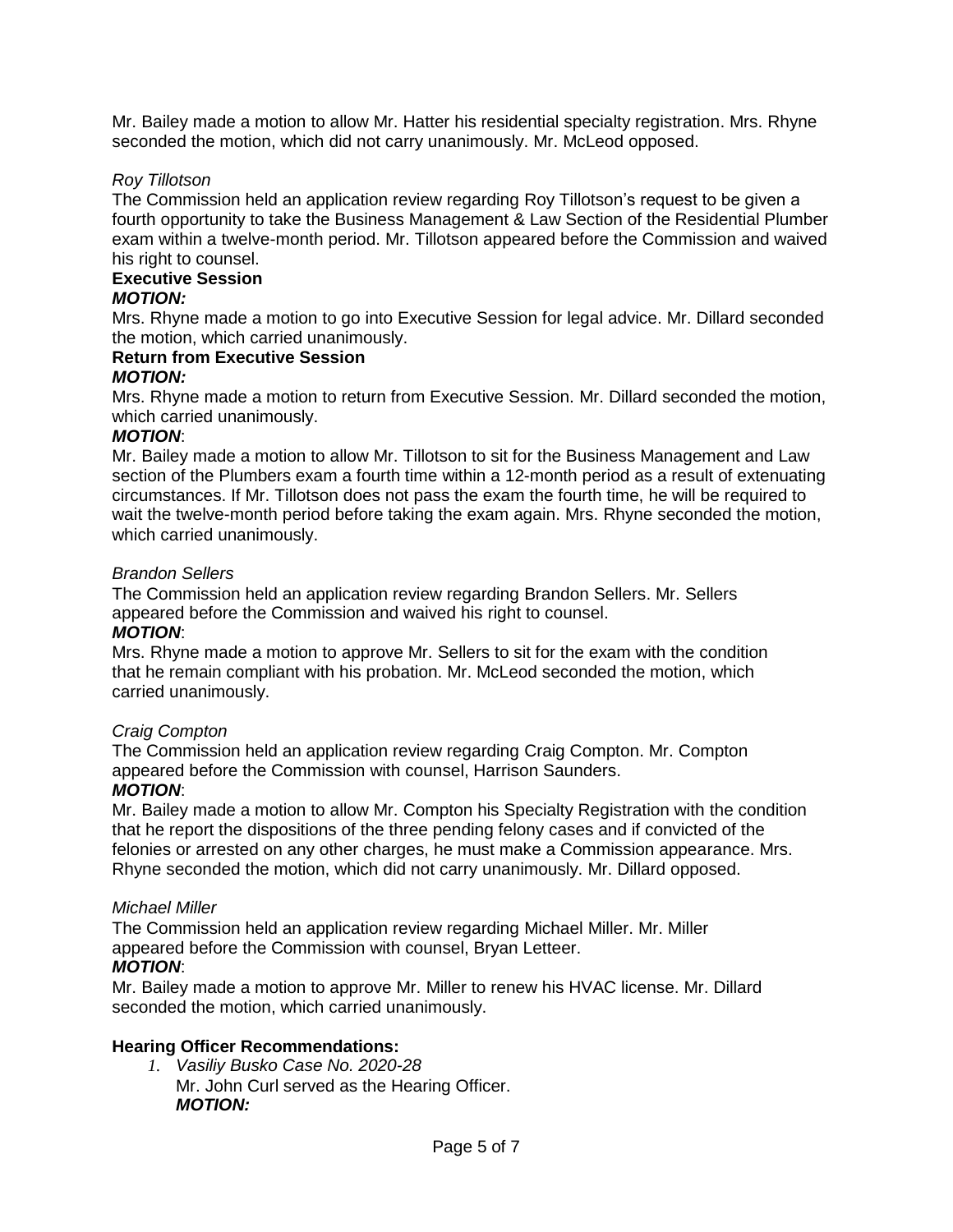Mr. Dillard made a motion to adopt the Hearing Officer Recommendation. Mrs. Rhyne seconded the motion, which carried unanimously.

*2. Richard Van Wallace Case Nos. 2019-5 & 2020-389* Mr. Bailey, who served as the hearing officer, recused himself. *MOTION:*

Mrs. Rhyne made a motion to adopt the Hearing Officer Recommendation. Mr. Dillard seconded the motion, which carried unanimously.

- *3. Robert Cumbee Case No. 2018-154* Mr. Bailey, who served as the hearing officer, recused himself. *MOTION:* Mr. Dillard made a motion to adopt the Hearing Officer Recommendation. Mrs. Rhyne seconded the motion, which carried unanimously.
- *4. Steven Thomas Case Nos. 2018-51 & 2018-90*

Mr. Roberts, who served as the hearing officer, recused himself. *MOTION:*

Mrs. Rhyne made a motion to adopt the Hearing Officer Recommendation. Mr. Dillard seconded the motion, which carried unanimously.

# **Final Order Hearings Report on Accepted Hearing Officer Recommendations:**

*Mr. Charlie Gwynne, Office of Disciplinary Counsel*

Mr. Charlie Gwynne presented the report to the Commission.

*Melvin Fields Case No. 2018-441*

Mr. Bailey, who served as the hearing officer, recused himself.

*MOTION:*

Mrs. Rhyne made a motion to approve the report. Dillard seconded the motion, which carried unanimously.

# **Administrator's Remarks for Information:**

Janet Baumberger, Administrator for the Residential Builders Commission Ms. Baumberger had no remarks.

# **OIE Report – Mr. Todd Bond:**

*Mr. Todd Bond, Chief Investigator of OIE*

Mr. Todd Bond presented the OIE report. He reported the number of investigations as of November 10, 2021.

# **As of November 10, 2021:**

**Complaints Received – 847 Active Investigations – 212 Closed Cases –948**

# **New Business:**

A. Recommendations of the IRC

# *MOTION*

Mr. Bailey made a motion to approve the IRC Resolution Guidelines. Mr. Dillard seconded the motion, which carried unanimously.

B. Resolution Guidelines *MOTION*